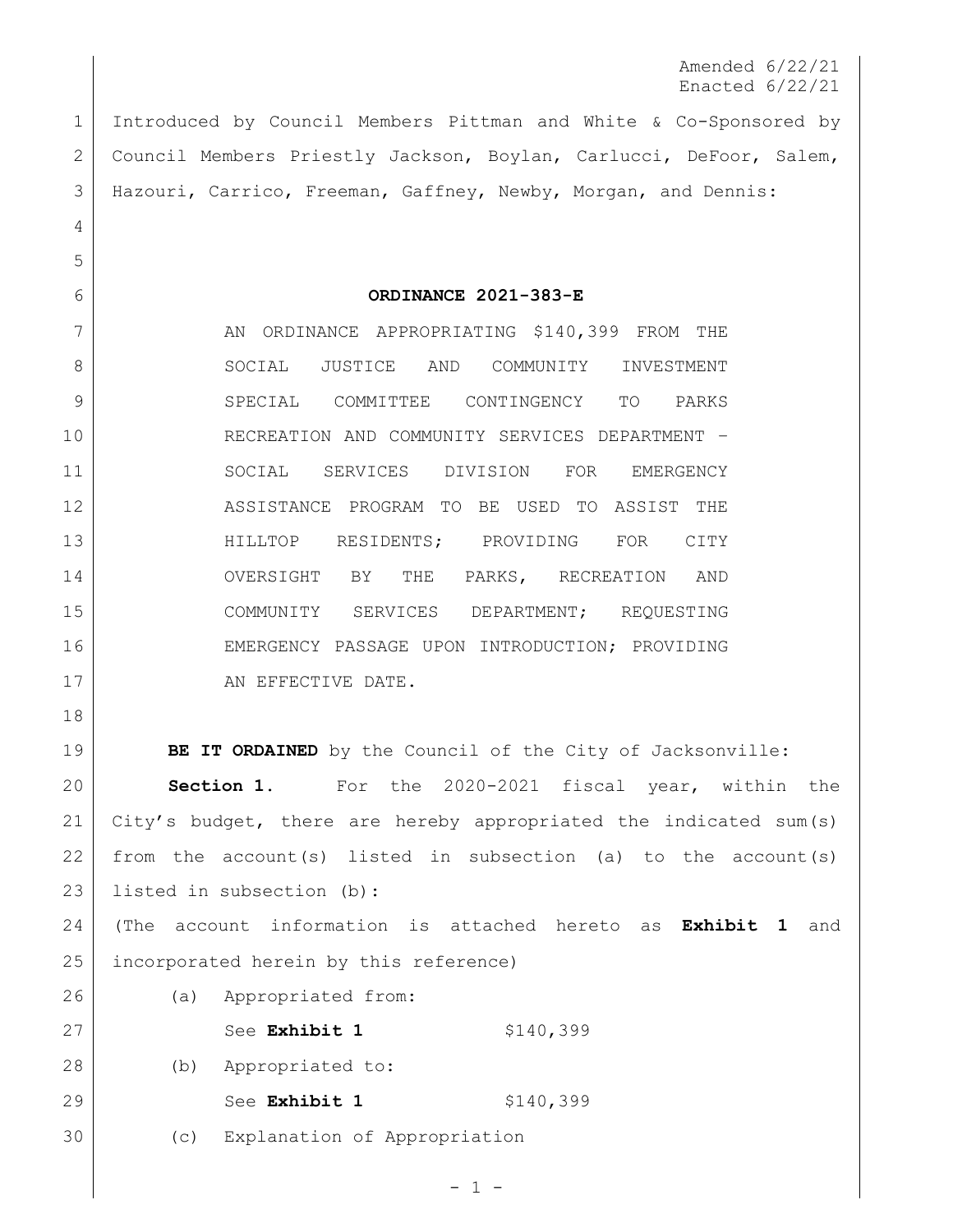## Amended 6/22/21 Enacted 6/22/21

1 The appropriation above provides \$140,399 in funding from 2 | the Social Justice and Community Investment Special Committee Contingency account to Parks, Recreation and Community Services Department – Social Services Division for emergency assistance program to be used to assist the Hilltop residents for emergency assistance needs.

 **Section 2. Purpose.** The purpose of the appropriation in Section 1 is to provide funding to the Parks, Recreation and Community Services Department – Social Services Division to provide emergency assistance to the Hilltop residents, including but not limited to moving expenses, furniture replacement, security 12 deposits, first and last rent, and utilities.

 **Section 3. Oversight Department.** The Parks, Recreation and Community Services Department shall oversee the project described herein.

 **Section 4. Requesting emergency passage upon introduction pursuant to Council Rule 4.901.** Emergency passage upon introduction 18 of this Ordinance is requested due to the urgent needs of the Hilltop residents.

 **Section 5. Effective Date.** This ordinance shall become effective upon signature by the Mayor or upon becoming effective 22 without the Mayor's signature.

Form Approved:

28 | /s/ Paige H. Johnston

Office of General Counsel

Legislation prepared by: Margaret M. Sidman

 $-2 -$